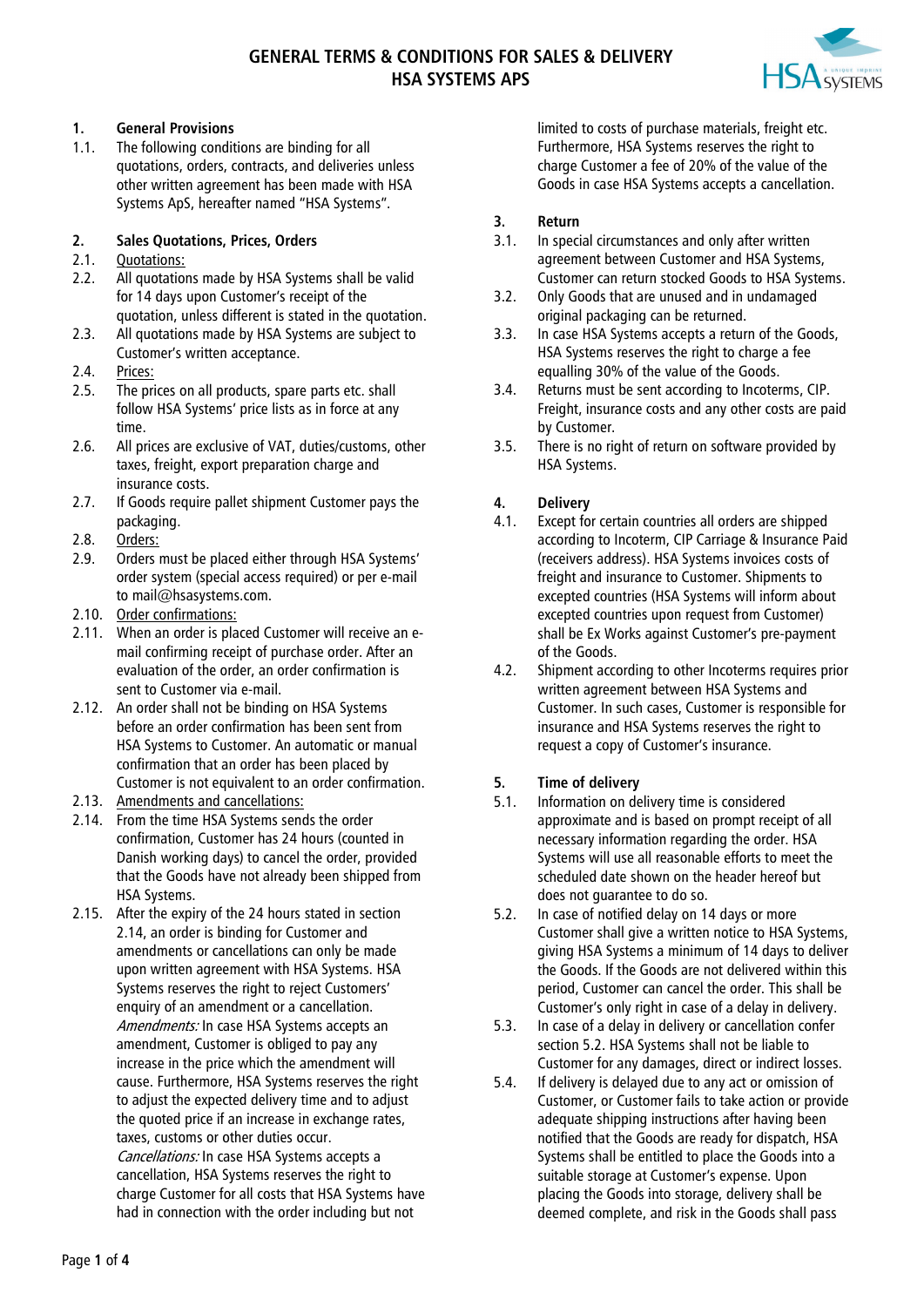

to Customer and Customer shall pay HSA Systems accordingly.

### **6. Payment**

- 6.1. The required payment must be made by Customer before HSA Systems' shipment of the Goods unless a written agreement has been made with HSA Systems.
- 6.2. HSA Systems reserves the right to require prepayment in part or whole before the initiation of an order.
- 6.3. In the event of late payment, HSA Systems reserves the right to demand interest on overdue payment of the amount owed, at the rate of 1.5 % per commenced month from the due date. HSA Systems reserves the right to add charges for issuing reminders.
- 6.4. Invoicing is done in Euro, DKK or other currency if agreed upon in writing. All expenses connected to transfer of payments, including but not limited to bank guarantees, letter of credits etc., both national and international, shall be paid by Customer, so full amount is transferred to HSA Systems' account.

### **7. Retention of title**

- 7.1. If HSA Systems renders Customer any form of credit, the Goods will be regarded as with retention of title, so that the Goods will remain the property of HSA Systems until full payment including any additional costs and interest charges has been made.
- 7.2. While the retention of title of the Goods remains in effect, Customer is obliged to take properly care of the Goods including prescribed storage, maintenance, full value insurance against fire, theft, and water damage. Furthermore, Customer must not make any changes to hardware, pledge the Goods as security, rent out, lend out or otherwise dispose of the Goods without written consent of HSA Systems until title has passed to Customer.

#### **8. Complaints**

8.1. Immediately on receipt of the Goods, Customer must make the necessary examination of the Goods regarding any discrepancies and visual deficiencies. If Customer has a complaint a written description must be sent immediately to HSA Systems, no later than 8 days after delivery. If Customer fails to do so Customer forfeits the right to make a complaint hereof at a later time.

# **9. Warranty**

### 9.1. Warranty:

HSAJET HP TIJ 2.5 printers: With respect to the exceptions mentioned in these General Terms and Conditions for Sales and Delivery or in a given offer from HSA Systems, HSA Systems generally provides 24 months warranty on HSAJET HP TIJ 2.5 printers. Piezo print heads: On HSAJET Piezo printheads HSA Systems provides 12 months warranty. It is a

condition for the 12-month warranty on HSAJET Piezo printheads that only Xaar-approved printing fluids are used. The warranty expires immediately in any and all cases in which the Customer uses nonapproved printing fluids.

Printing inks and cartridges: HSA Systems only provides warranty on printing inks and cartridges if the ink manufacturer of those printing inks and cartridges approves hereof. Warranty on printing inks is evaluated on a case-by-case basis. It is the individual ink manufacturer's sole decision whether there is a case for warranty or not. No warranty is given if the use before date has expired or if the printing inks and ink cartridges have not been transported or stocked in accordance with the regulations.

Other products not manufactured by HSA Systems: HSA Systems provides 12 months warranty on products not manufactured by HSA Systems i.e., products from external suppliers. It is HSA Systems' sole decision whether there is a case for warranty or not.

Replacement parts: The warranty period for replacement parts delivered under the warranty or for repaired parts ends at the same time as the period for the Goods which were originally delivered.

- 9.2. Restriction of the warranty: HSA Systems' warranty is restricted to the replacement or repair of the defective parts and to causes which occurred before the transfer of the risk.
- 9.3. Warranty period: The warranty period shall start to run from the time of dispatch.
- 9.4. Exceptions: The warranty does not include damages or defects which result from: wrong usage, misuse, Customer's lack of skills in operating the Goods, negligence, incorrect installation by Customer, changes of the Goods made by Customer without HSA Systems' written consent, modifications, insufficient maintenance, attempt at and faulty repairs made by other than HSA Systems' technicians, use of non-HSA approved parts or supplies, normal wear and tear. HSA Systems furthermore renounces all claims connected with installation and start-up. HSA Systems does not assume any warranties that the software provided fulfils the Customer's special requirements. Software is excepted from warranty. HSA Systems furthermore refer to the Software License Agreement mentioned in section [14](#page-3-0) and the operating manual/user guide regarding a thorough regulation of Software.
- <span id="page-1-0"></span>9.5. Notification: If the Customer discovers a defect in the warranty period, which the Customer wants to plead, the Customer must immediately notify HSA Systems in writing. If the Customer fails to give immediate notice of a defect, Customer loses the right to plead the defect at a later time.
- 9.6. Procedure and costs: Customer's notification according to section [9.5](#page-1-0) must be made to techsupport@hsasystems.com, requesting an RMA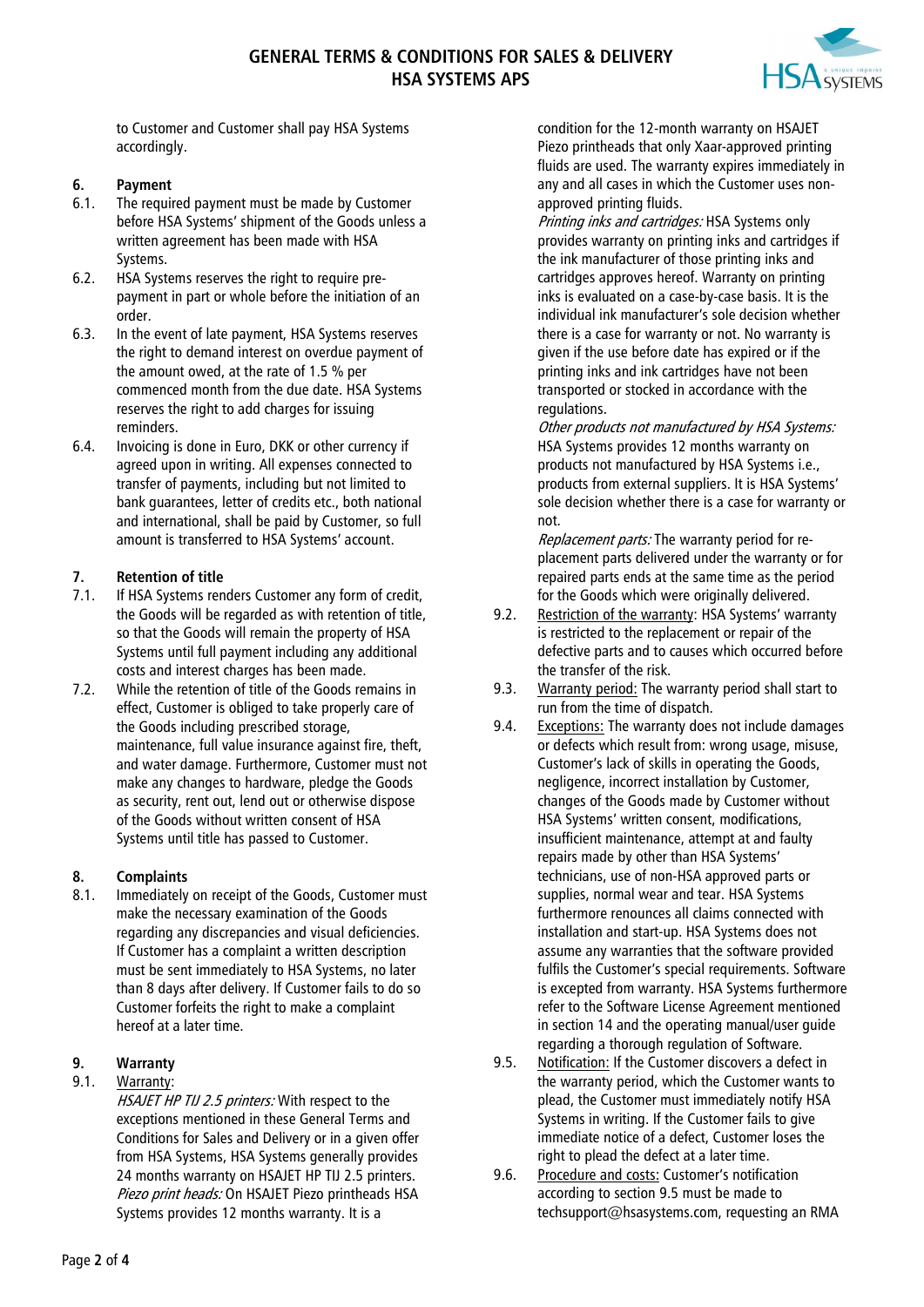

form to be filled out. The filled RMA form must be printed and enclosed with the RMA Goods when shipping to the announced address. RMA Goods must be sent according to Incoterm, CIP. If the RMA goods are covered by warranty, shipment must be arranged according to section [9.8.](#page-2-0) RMA Goods must be safely wrapped for shipment. Upon HSA Systems' receival of the RMA Goods together with a sufficiently filled out RMA form describing the problem, HSA Systems will start the examination of the RMA Goods. Customer is obliged to provide HSA Systems with all enquired information.

- <span id="page-2-1"></span>9.7. It is HSA Systems' sole decision whether there is a case of warranty or not. HSA Systems reserves the right to involve its suppliers in this assessment and to let the supplier decide whether there is a case of warranty or not. Furthermore, HSA Systems reserves the right to let HSA Systems' suppliers test the RMA Goods according to the supplier's rules and procedures.
- <span id="page-2-0"></span>9.8. In case of warranty, HSA Systems pays the freight costs. RMA Goods may only be returned according to an agreement with HSA Systems and with HSA Systems written permission. RMA Goods are to be returned by a carrier designated by HSA Systems. HSA Systems will not accept payment of any freight costs related to return of RMA Goods without prior agreement.

If, according to sectio[n 9.7,](#page-2-1) the examination of the RMA Goods shows that there is not a case for warranty, HSA Systems reserves the right to invoice the freight costs to the Customer.

- 9.9. When returning Goods covered by warranty to Customer, HSA Systems decides the means of transportation. Preferably, HSA Systems ships the Goods together with any other orders which the Customer might have placed with HSA Systems. In this case HSA Systems only pays the additional freight costs which the Goods covered by the warranty might cause. Customer defrays all costs Customer might have for service or support of its own Customers regardless of whether there is a case of warranty or not.
- 9.10. In case of a warranty HSA Systems pays the costs (including HSA Systems' labour costs) for the repair or replacement of the defective parts, provided that the examination of the Goods and the repair or replacement is carried out at HSA Systems' premises.
- 9.11. HSA Systems will under no circumstances undertake an evaluation of Goods, a repair or a replacement on Customer's premises, unless HSA Systems' full transportation and accommodation costs are covered by Customer. If there is no case for warranty sectio[n 9.12](#page-2-2) furthermore applies.
- <span id="page-2-2"></span>9.12. If, according to sectio[n 9.7,](#page-2-1) it is decided there is not a case for warranty, all HSA Systems' costs for examining the Goods including labour costs, are invoiced to Customer at the current rate. Customer

furthermore pays the prior agreed costs regarding a repair or replacement.

### **10. Product discontinuation**

- 10.1. HSA Systems reserves the right to discontinue software and products or any components of products, whether offered as a standalone product or solely as a component, at any time.
- 10.2. HSA Systems is obligated to provide support for discontinued products or components for a period of one (1) year after the date of discontinuation.

### **11. Freedom of Liability (Force Majeure)**

11.1. The following circumstances result in freedom of liability for HSA Systems, if they impede the fulfilment of the agreement or make the fulfilment unreasonably onerous: work disputes and any other circumstances, over which the parties have no control, such as fire, war, mobilisation or call-up to the military to such a degree, requisitioning, confiscation, trade and currency restrictions, revolt and disturbances, lack of transport, general shortages, energy restrictions and lack of or delay in deliveries from sub-contractors which are a result of any of the circumstances named here.

# **12. Limitation of liability**

- 12.1. The warranties above are in lieu of all other warranties including, without limitation, the warranties of merchantability and fitness for a particular purpose.
- 12.2. HSA Systems' liability under, for breach of, or arising out of this agreement shall be limited to amount of the net purchase price of the Goods sold.
- 12.3. In no event shall HSA Systems be liable for the procurement of substitute Goods or liable for any special, consequential, incidental, economic, direct, indirect, or other damages (including without limitation loss of profit) whether or not HSA Systems has been advised of the possibility of such loss, however caused, whether for breach or repudiation of contract, breach of warranty, negligence, or otherwise. This exclusion also includes any liability which may arise out of any third-party claims against Customer.

# **13. Product Liability**

13.1. For product liability the Danish Law in force at any time shall be applicable. Unless it is stated in mandatory law, HSA Systems shall not be liable for consequential loss, loss of profit or any other indirect loss arising from product liability.

# **14. Drawings, Descriptions and other IP rights**

14.1. All drawings and/or technical descriptions, illustrations or the like, which are delivered to Customer for use in the installation or assembling of systems and other products, remain the property of HSA Systems and may not without preceding written